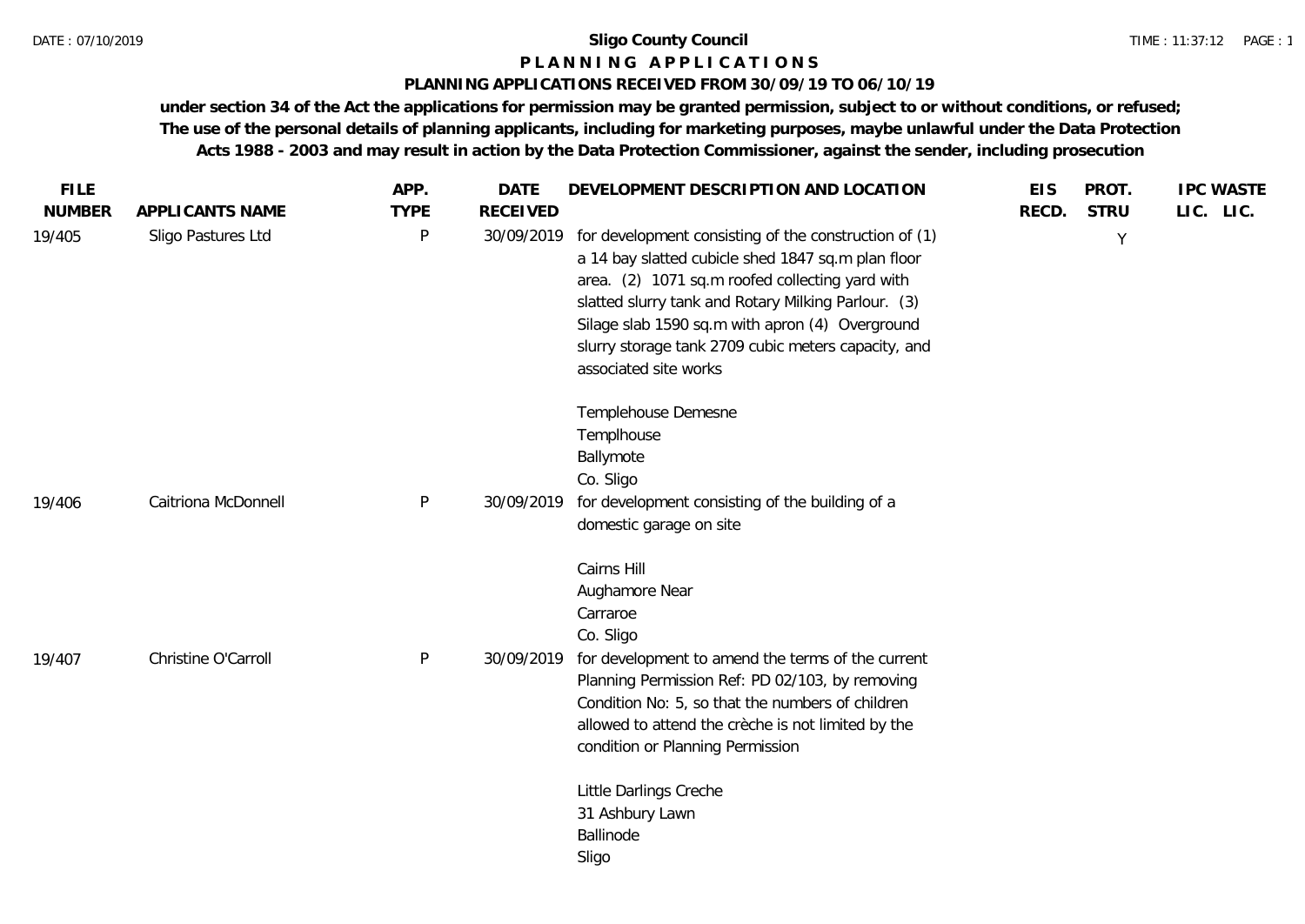# **P L A N N I N G A P P L I C A T I O N S**

# **PLANNING APPLICATIONS RECEIVED FROM 30/09/19 TO 06/10/19**

| <b>FILE</b><br><b>NUMBER</b> | APPLICANTS NAME                 | APP.<br><b>TYPE</b> | <b>DATE</b><br><b>RECEIVED</b> | DEVELOPMENT DESCRIPTION AND LOCATION                                                                                                                                                                                                                                                           | <b>EIS</b><br>RECD. | PROT.<br><b>STRU</b> | <b>IPC WASTE</b><br>LIC. LIC. |
|------------------------------|---------------------------------|---------------------|--------------------------------|------------------------------------------------------------------------------------------------------------------------------------------------------------------------------------------------------------------------------------------------------------------------------------------------|---------------------|----------------------|-------------------------------|
| 19/408                       | Johannes and Martina<br>Bartsch | P                   | 30/09/2019                     | for development consisting of the demolition of an<br>existing single storey house (approx. 128 sq.m),<br>construction of a new single story, split level house<br>(approx. 173 sq.m), provision of a new on site<br>wastewater treatment system, landscaping and all<br>associated site works |                     |                      |                               |
|                              |                                 |                     |                                | Glen Road<br>Knocknarea<br>Co. Sligo<br>F91 HF86                                                                                                                                                                                                                                               |                     |                      |                               |
| 19/409                       | Paul Cryan                      | P                   | 30/09/2019                     | for development consisting of the proposed<br>construction of a loose house, meal bin, manure pit<br>and 3 bay slatted shed with underground slurry<br>storage tank along with all associated site works                                                                                       |                     |                      |                               |
|                              |                                 |                     |                                | Tonraponra<br>Keash<br>Ballymote<br>Co. Sligo                                                                                                                                                                                                                                                  |                     |                      |                               |
| 19/410                       | Catherine Hack                  | P                   | 01/10/2019                     | for development consisting of the construction of a<br>new house and domestic garage and installation of a<br>wastewater treatment system and polishing filter                                                                                                                                 |                     |                      |                               |
|                              |                                 |                     |                                | Kilmorgan<br>Ballymote<br>Co. Sligo                                                                                                                                                                                                                                                            |                     |                      |                               |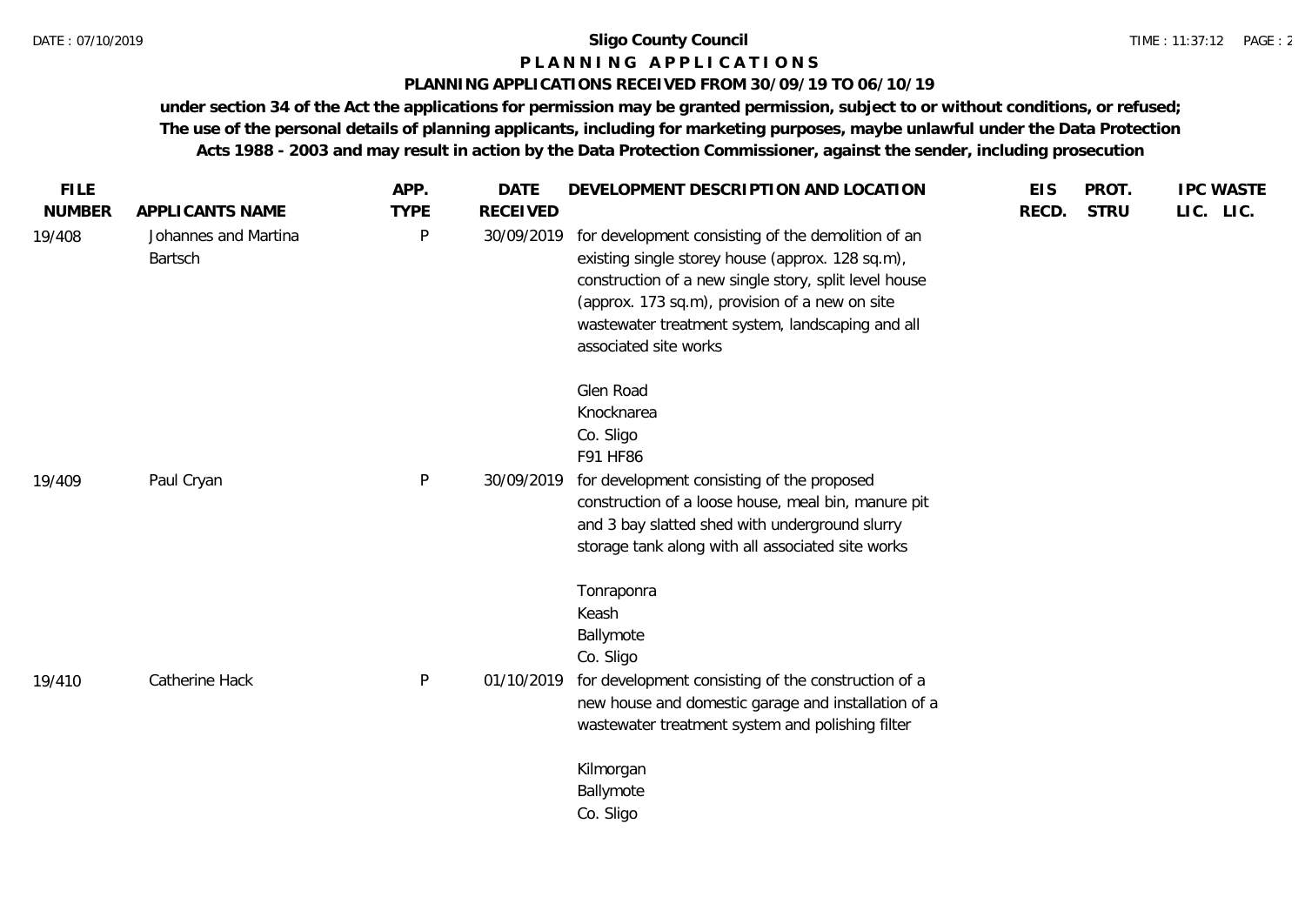# **P L A N N I N G A P P L I C A T I O N S**

# **PLANNING APPLICATIONS RECEIVED FROM 30/09/19 TO 06/10/19**

| <b>FILE</b>   |                          | APP.         | DATE       | DEVELOPMENT DESCRIPTION AND LOCATION                                                                                                                                                                                                                                                                     | <b>EIS</b> | PROT.       | <b>IPC WASTE</b> |
|---------------|--------------------------|--------------|------------|----------------------------------------------------------------------------------------------------------------------------------------------------------------------------------------------------------------------------------------------------------------------------------------------------------|------------|-------------|------------------|
| <b>NUMBER</b> | APPLICANTS NAME          | <b>TYPE</b>  | RECEIVED   |                                                                                                                                                                                                                                                                                                          | RECD.      | <b>STRU</b> | LIC. LIC.        |
| 19/411        | Martin D Conlon          | $\mathsf{R}$ | 01/10/2019 | for development consisting of 1. Retention of<br>window opening on existing dwelling house. 2.<br>Planning Permission for retention of existing<br>percolation area as constructed. 3. Planning<br>Permission to install a proprietary effluent treatment<br>system and ancillary site development works |            |             |                  |
|               |                          |              |            | Riverstown Td<br>Gurteen<br>Co. Sligo                                                                                                                                                                                                                                                                    |            |             |                  |
| 19/412        | Kevin and Madeline Finan | $\mathsf{P}$ | 02/10/2019 | development consisting of the construction of a<br>dwelling house and garage and a septic tank/effluent<br>treatment unit and percolation area together with all<br>associated site works and connection into existing<br>services                                                                       |            |             |                  |
|               |                          |              |            | Ballymoghany<br>Enniscrone<br>Co. Sligo                                                                                                                                                                                                                                                                  |            |             |                  |
|               |                          |              |            |                                                                                                                                                                                                                                                                                                          |            |             |                  |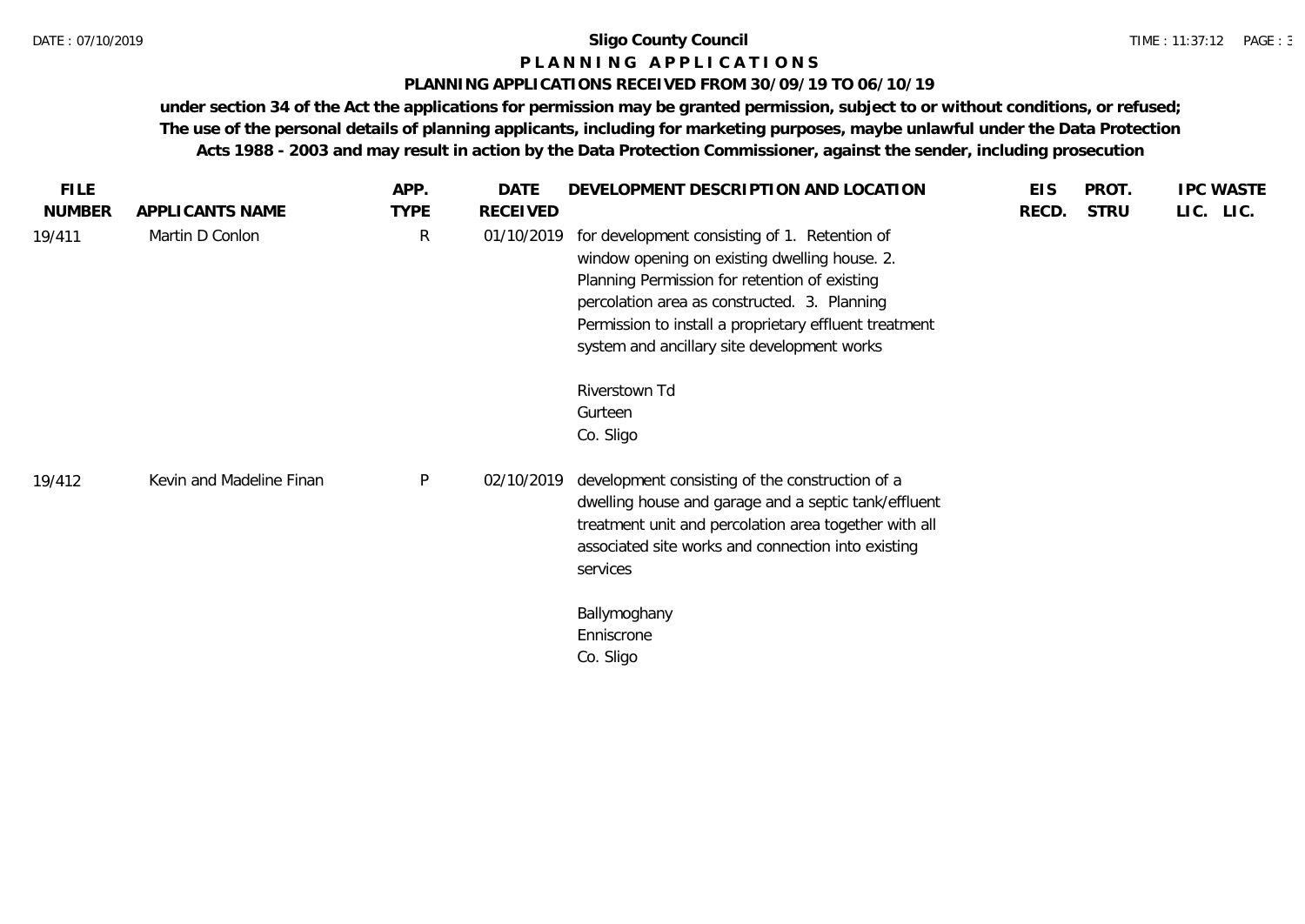# **P L A N N I N G A P P L I C A T I O N S**

## **PLANNING APPLICATIONS RECEIVED FROM 30/09/19 TO 06/10/19**

| <b>FILE</b>   |                                                     | APP.        | <b>DATE</b>     | DEVELOPMENT DESCRIPTION AND LOCATION                                                                                                                                                                                                                                                                                                                     | <b>EIS</b> | PROT.       | <b>IPC WASTE</b> |
|---------------|-----------------------------------------------------|-------------|-----------------|----------------------------------------------------------------------------------------------------------------------------------------------------------------------------------------------------------------------------------------------------------------------------------------------------------------------------------------------------------|------------|-------------|------------------|
| <b>NUMBER</b> | APPLICANTS NAME                                     | <b>TYPE</b> | <b>RECEIVED</b> |                                                                                                                                                                                                                                                                                                                                                          | RECD.      | <b>STRU</b> | LIC. LIC.        |
| 19/413        | Sligo Pastures Ltd                                  | P           | 02/10/2019      | for development consisting of the construction of (1)<br>a 14 bay slatted cubicle shed 1847 sq.m plan floor<br>area. (2) 1071 sq.m roofed collecting yard with<br>slatted slurry tank and Rotary Milking Parlour. (3)<br>Silage slab 1590 sq.m with apron (4) Overground<br>slurry storage tank 2709 cubic meters capacity, and<br>associated site works |            |             |                  |
|               |                                                     |             |                 | Templehouse Demesne<br>Templehouse<br>Ballymote<br>Co. Sligo                                                                                                                                                                                                                                                                                             |            |             |                  |
| 19/414        | Keith Richardson on behalf<br>of Storm Body Fitness | P           | 02/10/2019      | for development consisting of a change of use from<br>existing industrial unit to gymnasium and associated<br>signage                                                                                                                                                                                                                                    |            |             |                  |
| 19/415        | Peter and Sylvia Gallagher                          | R           | 02/10/2019      | Unit B2, Cleveragh Industrial Estate<br>The Back Avenue<br>Cleveragh<br>Sligo<br>for development to retain an as constructed<br>driveway access and a domestic garage (29 sq.m<br>internal plan floor area). Previous planning ref: PL<br>14/383 refers to this site                                                                                     |            |             |                  |
|               |                                                     |             |                 | Carrowreagh Knox<br>Tubbercurry<br>Co. Sligo                                                                                                                                                                                                                                                                                                             |            |             |                  |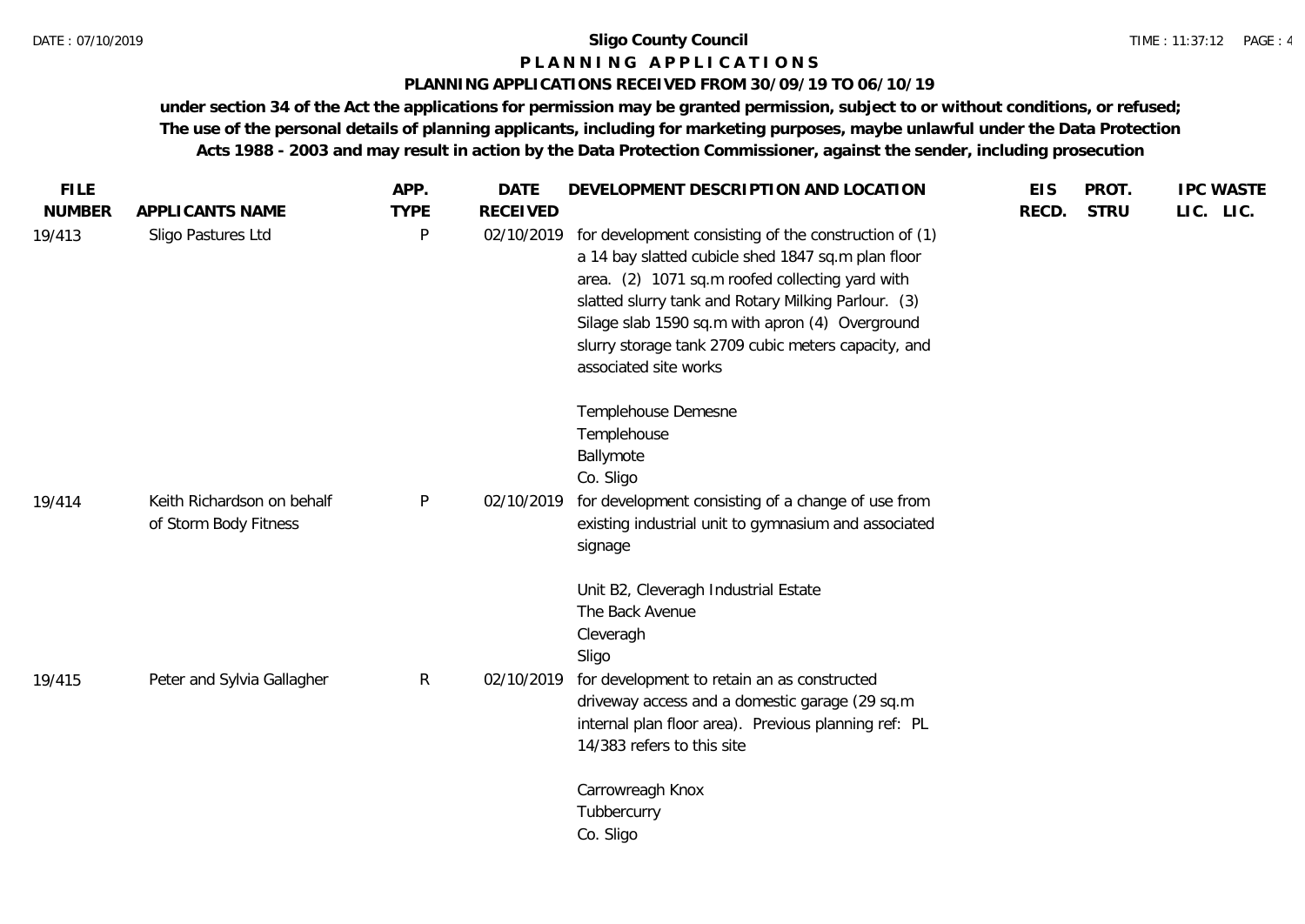# **P L A N N I N G A P P L I C A T I O N S**

# **PLANNING APPLICATIONS RECEIVED FROM 30/09/19 TO 06/10/19**

**under section 34 of the Act the applications for permission may be granted permission, subject to or without conditions, or refused; The use of the personal details of planning applicants, including for marketing purposes, maybe unlawful under the Data Protection Acts 1988 - 2003 and may result in action by the Data Protection Commissioner, against the sender, including prosecution**

| <b>FILE</b>   |                 | APP.         | <b>DATE</b> | DEVELOPMENT DESCRIPTION AND LOCATION                                                                                                                                                        | <b>EIS</b> | PROT.       | <b>IPC WASTE</b> |
|---------------|-----------------|--------------|-------------|---------------------------------------------------------------------------------------------------------------------------------------------------------------------------------------------|------------|-------------|------------------|
| <b>NUMBER</b> | APPLICANTS NAME | <b>TYPE</b>  | RECEIVED    |                                                                                                                                                                                             | RECD.      | <b>STRU</b> | LIC. LIC.        |
| 19/416        | Jean Kirsten    | $\mathsf{R}$ | 03/10/2019  | development consisting of retention of first floor<br>extension, as constructed to south elevation of<br>existing dwelling<br>Tobertelly<br>Achonry,<br>Co. Sligo                           |            |             |                  |
| 19/417        | Declan Harrison | $\mathsf{P}$ | 03/10/2019  | development consisting of construction of new<br>outdoor terrace with glass surround to north west<br>elevation of Harrisons Bar & Restaurant<br>Cartronkillerdoo<br>Cliffoney<br>Co. Sligo |            |             |                  |
| 19/418        | Ian Barrett     | $\mathsf{P}$ | 04/10/2019  | development consisting of the change of house<br>extension design from that previously granted under<br>the planning reference number PL16/81.<br>Doorly Td.<br>Collooney<br>Co. Sligo      |            |             |                  |
|               | Total: 14       |              |             |                                                                                                                                                                                             |            |             |                  |

\*\*\* END OF REPORT \*\*\*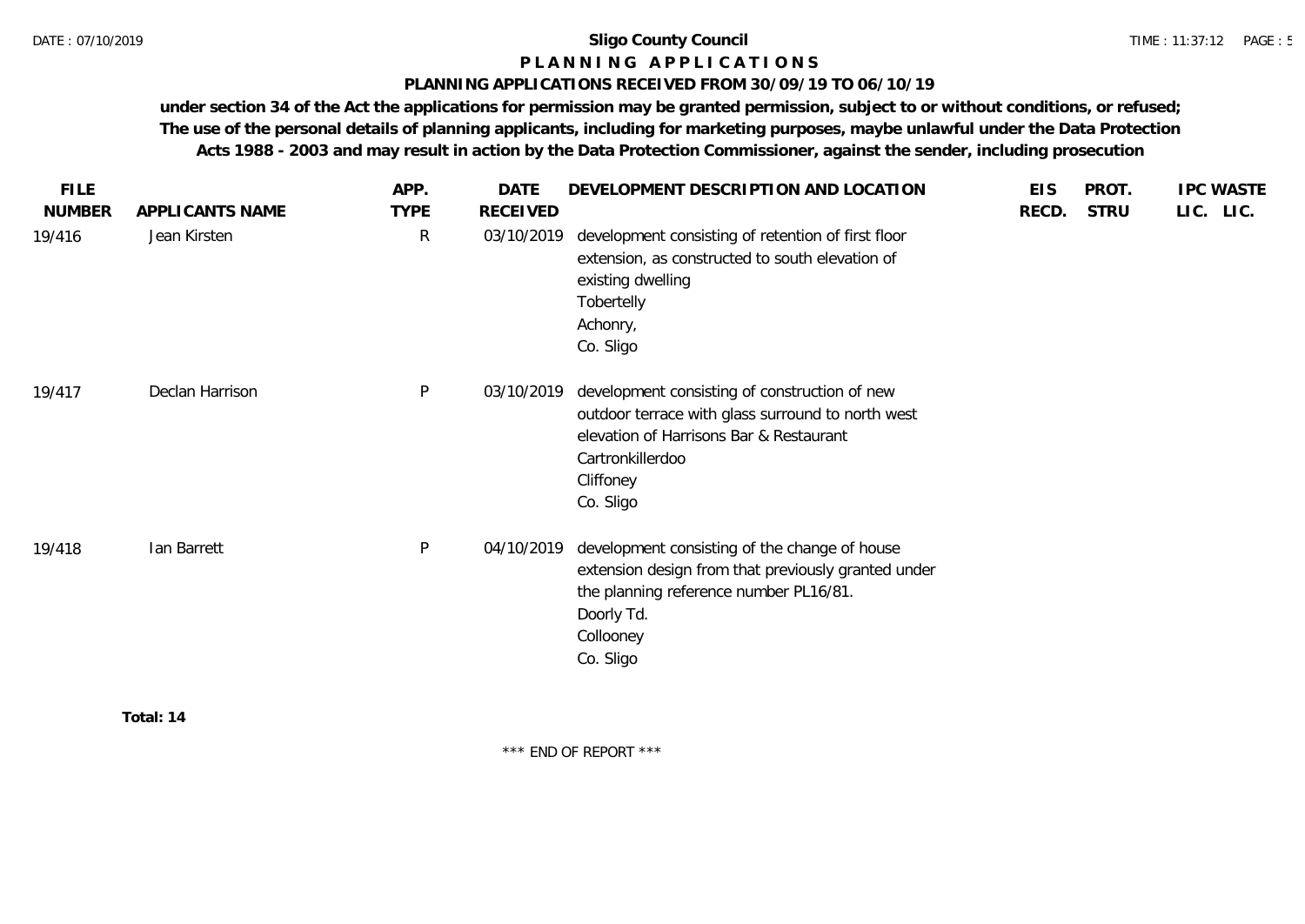# **P L A N N I N G A P P L I C A T I O N S**

# **PLANNING APPLICATIONS GRANTED FROM 30/09/2019 TO 06/10/2019**

**in deciding a planning application the planning authority, in accordance with section 34(3) of the Act, has had regard to submissions** 

**or observations recieved in accordance with these Regulations;**

**The use of the personal details of planning applicants, including for marketing purposes, maybe unlawful under the Data Protection Acts 1988 - 2003 and may result in action by the Data Protection Commissioner, against the sender, including prosecution.**

| <b>FILE</b>   |                                  | APP.        | <b>DATE</b>     |                                                                                                                                                                                                                                                                                                              | M.O.        | M.O.          |
|---------------|----------------------------------|-------------|-----------------|--------------------------------------------------------------------------------------------------------------------------------------------------------------------------------------------------------------------------------------------------------------------------------------------------------------|-------------|---------------|
| <b>NUMBER</b> | APPLICANTS NAME                  | <b>TYPE</b> | <b>RECEIVED</b> | DEVELOPMENT DESCRIPTION AND LOCATION                                                                                                                                                                                                                                                                         | <b>DATE</b> | <b>NUMBER</b> |
| 19/277        | Martin & Joanne McMahon          | P           | 09/07/2019      | Development consisting of the construction of a two<br>storey type domestic house, domestic garage, demolition<br>of an existing derelict building, construction of a<br>domestic waste water treatment system to current EPA<br>code of practice standards together with all associated<br>ancillary works. | 04/10/2019  | P600/19       |
|               |                                  |             |                 | Lavally<br>Ballintogher<br>Co Sligo                                                                                                                                                                                                                                                                          |             |               |
| 19/328        | Richard, Glenn & Avril Patterson | P           | 09/08/2019      | development consisting of the construction of a slatted<br>cubicle shed with underground slurry storage tank along<br>with all associated site works.<br>Kiltycooley Td.,<br>Drum,<br>Co. Sligo                                                                                                              | 30/09/2019  | P589/19       |
| 19/335        | James McLoughlin                 | P           | 14/08/2019      | development consisting of (a) demolish existing dwelling<br>house on site, (b) construct a dwelling house, garage,<br>septic tank and percolation area, together wth all<br>ancillary site works and services.<br>Ballynaglogh,<br>Bunninadden,<br>Co. Sligo                                                 | 02/10/2019  | P595/19       |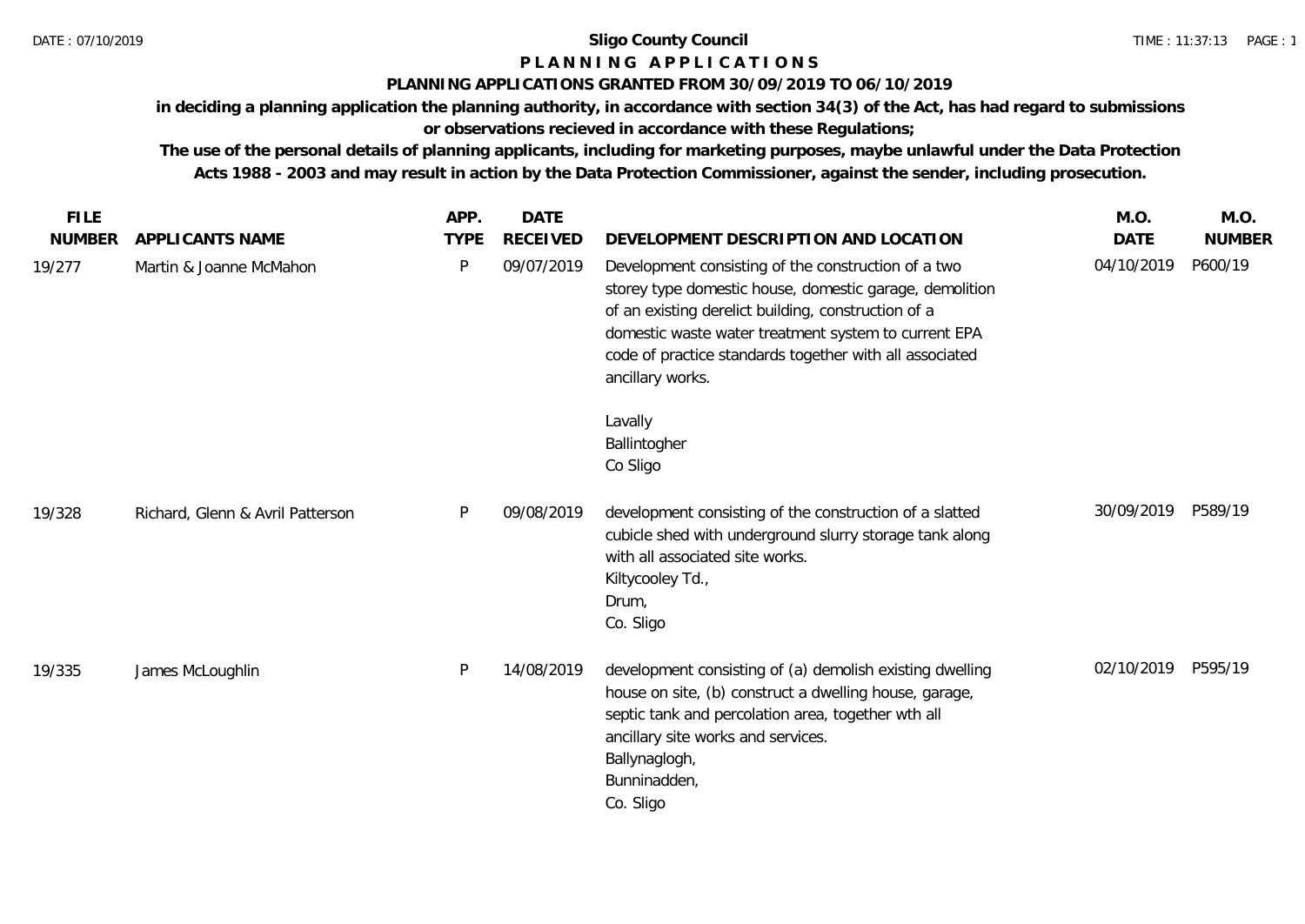# **P L A N N I N G A P P L I C A T I O N S**

# **PLANNING APPLICATIONS GRANTED FROM 30/09/2019 TO 06/10/2019**

**in deciding a planning application the planning authority, in accordance with section 34(3) of the Act, has had regard to submissions or observations recieved in accordance with these Regulations;**

**The use of the personal details of planning applicants, including for marketing purposes, maybe unlawful under the Data Protection Acts 1988 - 2003 and may result in action by the Data Protection Commissioner, against the sender, including prosecution.**

| <b>FILE</b>   |                                              | APP.        | <b>DATE</b> |                                                                                                                                                                                                                                                    | M.O.       | M.O.          |
|---------------|----------------------------------------------|-------------|-------------|----------------------------------------------------------------------------------------------------------------------------------------------------------------------------------------------------------------------------------------------------|------------|---------------|
| <b>NUMBER</b> | APPLICANTS NAME                              | <b>TYPE</b> | RECEIVED    | DEVELOPMENT DESCRIPTION AND LOCATION                                                                                                                                                                                                               | DATE       | <b>NUMBER</b> |
| 19/337        | Margaret Kilcoyne                            | R           | 15/08/2019  | development consisting of (1) retention of existing<br>detached garage and (2) retention of all associated site<br>works, all at existing house.<br>Banada,<br>Tourlestrane,<br>Co. Sligo                                                          | 30/09/2019 | P586/19       |
| 19/340        | Board of Management, St., Cecilias<br>School | P           | 16/08/2019  | development consisting of the installation and<br>construction of detached 80m2 general portacabin<br>classroom on site with all associated site works including<br>connection to onsite services.<br>St. Cecilia's School,<br>Cregg,<br>Co. Sligo | 30/09/2019 | P590/19       |
| 19/341        | Ronan & Samantha Carty                       | P           | 19/08/2019  | development consisting of the construction of a dwelling<br>house, installation of an effluent treatment system with<br>percolation area and to carry out all associated ancillary<br>site works.<br>Ballycummin,<br>Easky,<br>Co. Sligo           | 04/10/2019 | P602/19       |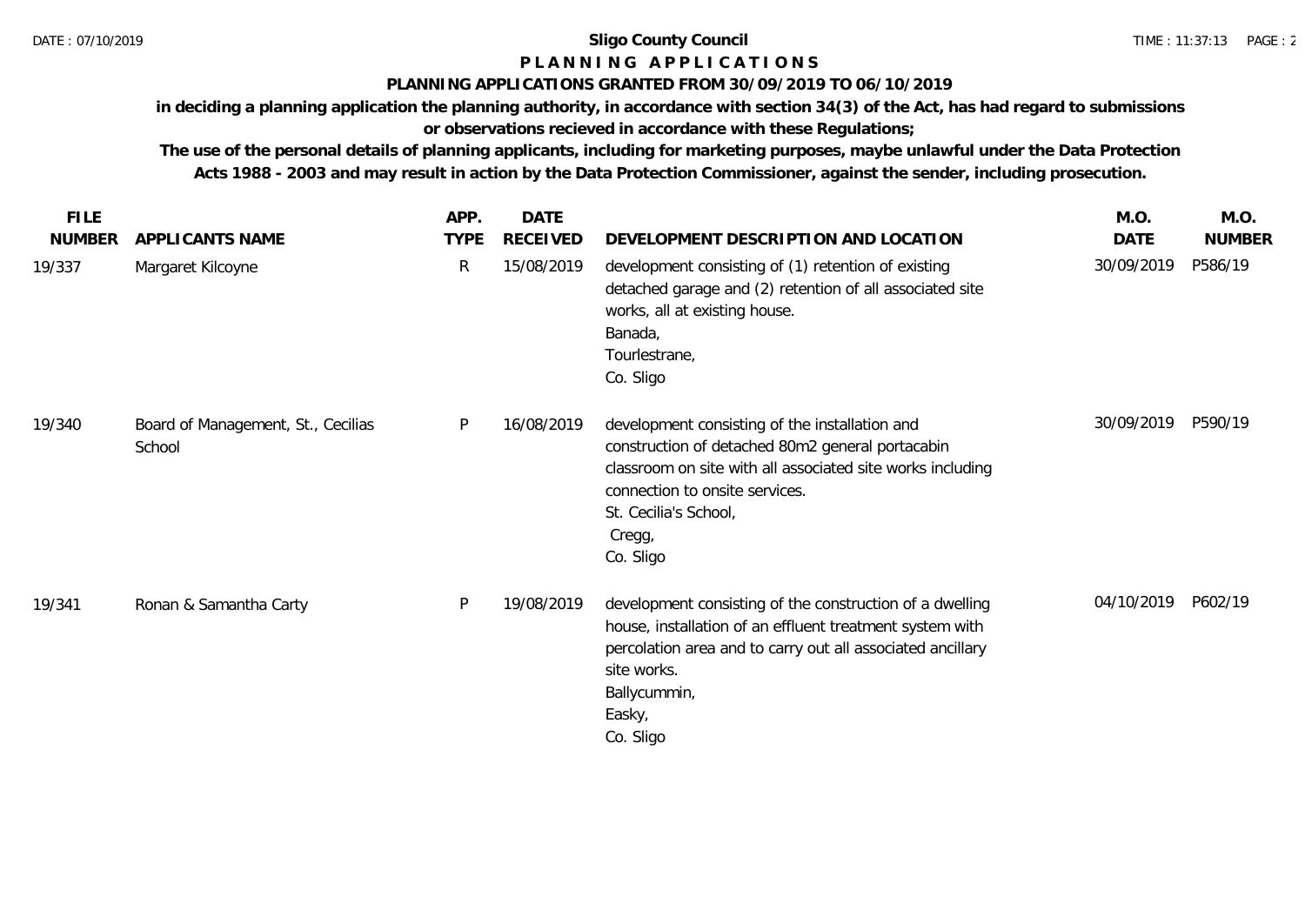# **P L A N N I N G A P P L I C A T I O N S**

# **PLANNING APPLICATIONS GRANTED FROM 30/09/2019 TO 06/10/2019**

**in deciding a planning application the planning authority, in accordance with section 34(3) of the Act, has had regard to submissions or observations recieved in accordance with these Regulations;**

**The use of the personal details of planning applicants, including for marketing purposes, maybe unlawful under the Data Protection Acts 1988 - 2003 and may result in action by the Data Protection Commissioner, against the sender, including prosecution.**

| <b>FILE</b>   |                        | APP.        | <b>DATE</b>     |                                                                                                                                                                                                                                                                                                                                                                                                                                                                                                                                                                                                                                                                                | M.O.        | M.O.          |
|---------------|------------------------|-------------|-----------------|--------------------------------------------------------------------------------------------------------------------------------------------------------------------------------------------------------------------------------------------------------------------------------------------------------------------------------------------------------------------------------------------------------------------------------------------------------------------------------------------------------------------------------------------------------------------------------------------------------------------------------------------------------------------------------|-------------|---------------|
| <b>NUMBER</b> | <b>APPLICANTS NAME</b> | <b>TYPE</b> | <b>RECEIVED</b> | DEVELOPMENT DESCRIPTION AND LOCATION                                                                                                                                                                                                                                                                                                                                                                                                                                                                                                                                                                                                                                           | <b>DATE</b> | <b>NUMBER</b> |
| 19/342        | Neil & Marie Vining    | P           | 19/08/2019      | development consisting of the construction of a dwelling<br>house, install effluent treatment system with percolation<br>area and to carry out all associated ancillary site works.<br>Carrownree Td.,<br>Skreen,<br>Co. Sligo                                                                                                                                                                                                                                                                                                                                                                                                                                                 | 04/10/2019  | P601/19       |
| 19/346        | AbbVie Ireland NL B.V. | P           | 22/08/2019      | development consisting of the demolition and removal of<br>an existing chain link fence and gates to the north, south,<br>east and western boundaries and replacement with 2.4m<br>high weld mesh fence and gates, installation of circa. 80<br>linear metres of 2.4m high architectural slatted metal<br>fence to the southern boundary, installation of weld<br>mesh fence to match the existing security gates adjacent<br>the existing security hut on the southern boundary,<br>provision of 2m wide gravel walkway adjacent to the<br>east, north and western site boundaries, erection of 13<br>no. circa 4m high CCTV camera poles and all associated<br>site services | 30/09/2019  | P594/19       |
|               |                        |             |                 | Manorhamilton Road<br>Rathbraughan<br>Co. Sligo                                                                                                                                                                                                                                                                                                                                                                                                                                                                                                                                                                                                                                |             |               |
|               |                        |             |                 |                                                                                                                                                                                                                                                                                                                                                                                                                                                                                                                                                                                                                                                                                |             |               |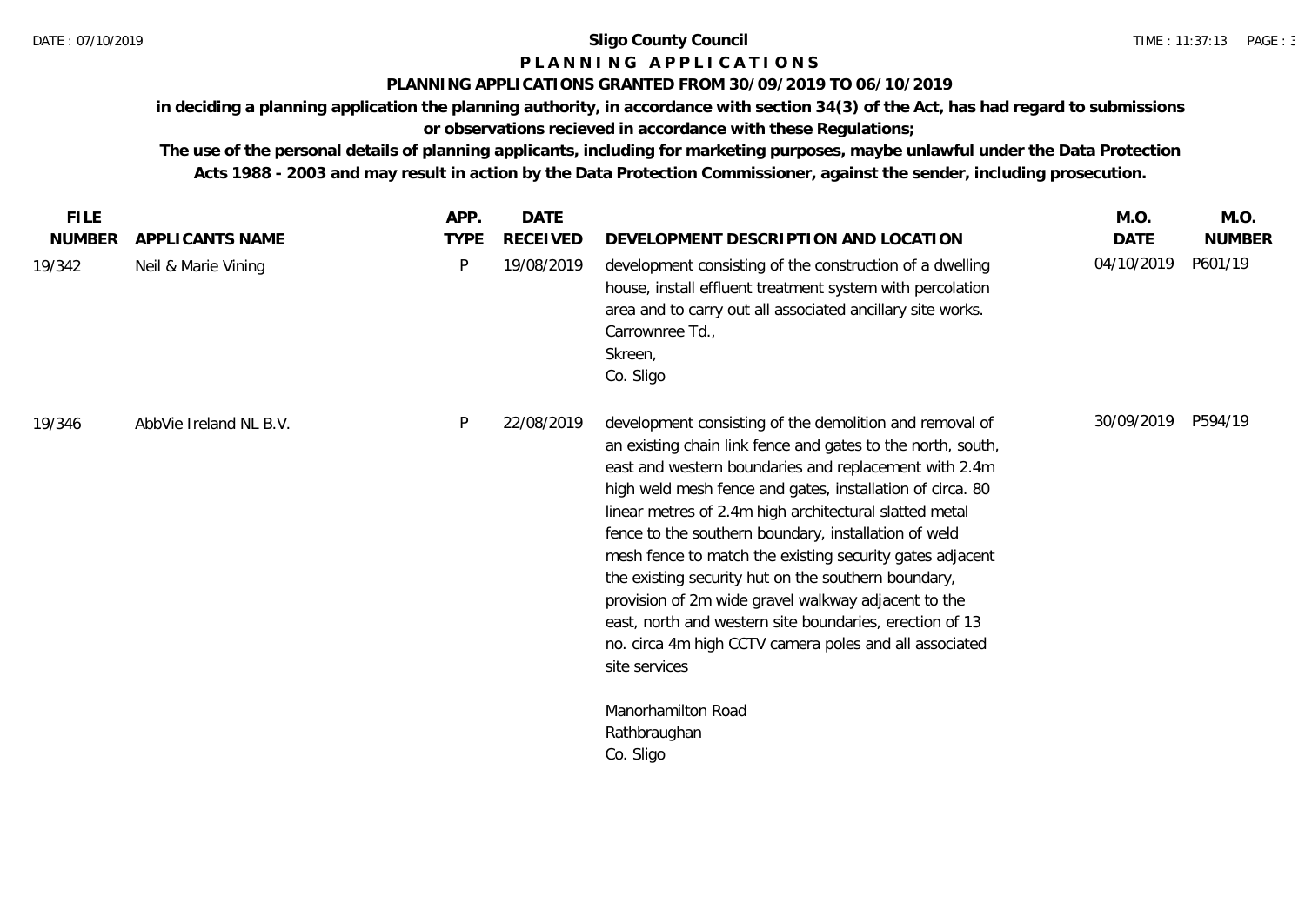# **P L A N N I N G A P P L I C A T I O N S**

# **PLANNING APPLICATIONS GRANTED FROM 30/09/2019 TO 06/10/2019**

**in deciding a planning application the planning authority, in accordance with section 34(3) of the Act, has had regard to submissions** 

**or observations recieved in accordance with these Regulations;**

**The use of the personal details of planning applicants, including for marketing purposes, maybe unlawful under the Data Protection Acts 1988 - 2003 and may result in action by the Data Protection Commissioner, against the sender, including prosecution.**

| FILE.         |                         | APP.        | <b>DATE</b>               |                                                                                                                                                                                                                                  | M.O.       | M.O.          |
|---------------|-------------------------|-------------|---------------------------|----------------------------------------------------------------------------------------------------------------------------------------------------------------------------------------------------------------------------------|------------|---------------|
| <b>NUMBER</b> | APPLICANTS NAME         | <b>TYPE</b> | <b>RECEIVED</b>           | DEVELOPMENT DESCRIPTION AND LOCATION                                                                                                                                                                                             | DATE       | <b>NUMBER</b> |
| 19/351        | Gerry Forde             | P           | 26/08/2019                | development consisting of (a) Convert part of attic space<br>to living accommodation, (b) Construct a two storey<br>extension to side of dwelling house and (c) Construct a<br>single storey extension to rear of dwelling house | 04/10/2019 | P598/19       |
|               |                         |             |                           | 11 Pearse Crescent                                                                                                                                                                                                               |            |               |
|               |                         |             |                           | Pearse Road                                                                                                                                                                                                                      |            |               |
|               |                         |             |                           | Sligo                                                                                                                                                                                                                            |            |               |
| 19/352        | Brian and Rachael Dunne | P           | 27/08/2019                | development consisting of the erection of a two storey<br>extension to the rear of dwelling house                                                                                                                                | 04/10/2019 | P599/19       |
|               |                         |             |                           | No. 5 Ivy Crescent                                                                                                                                                                                                               |            |               |
|               |                         |             |                           | Brooklawns                                                                                                                                                                                                                       |            |               |
|               |                         |             |                           | First Sea Road                                                                                                                                                                                                                   |            |               |
|               |                         |             |                           | Sligo                                                                                                                                                                                                                            |            |               |
|               | Total: 10               |             |                           |                                                                                                                                                                                                                                  |            |               |
|               |                         |             | $***$ FND OF DEDODT $***$ |                                                                                                                                                                                                                                  |            |               |

END OF REPORT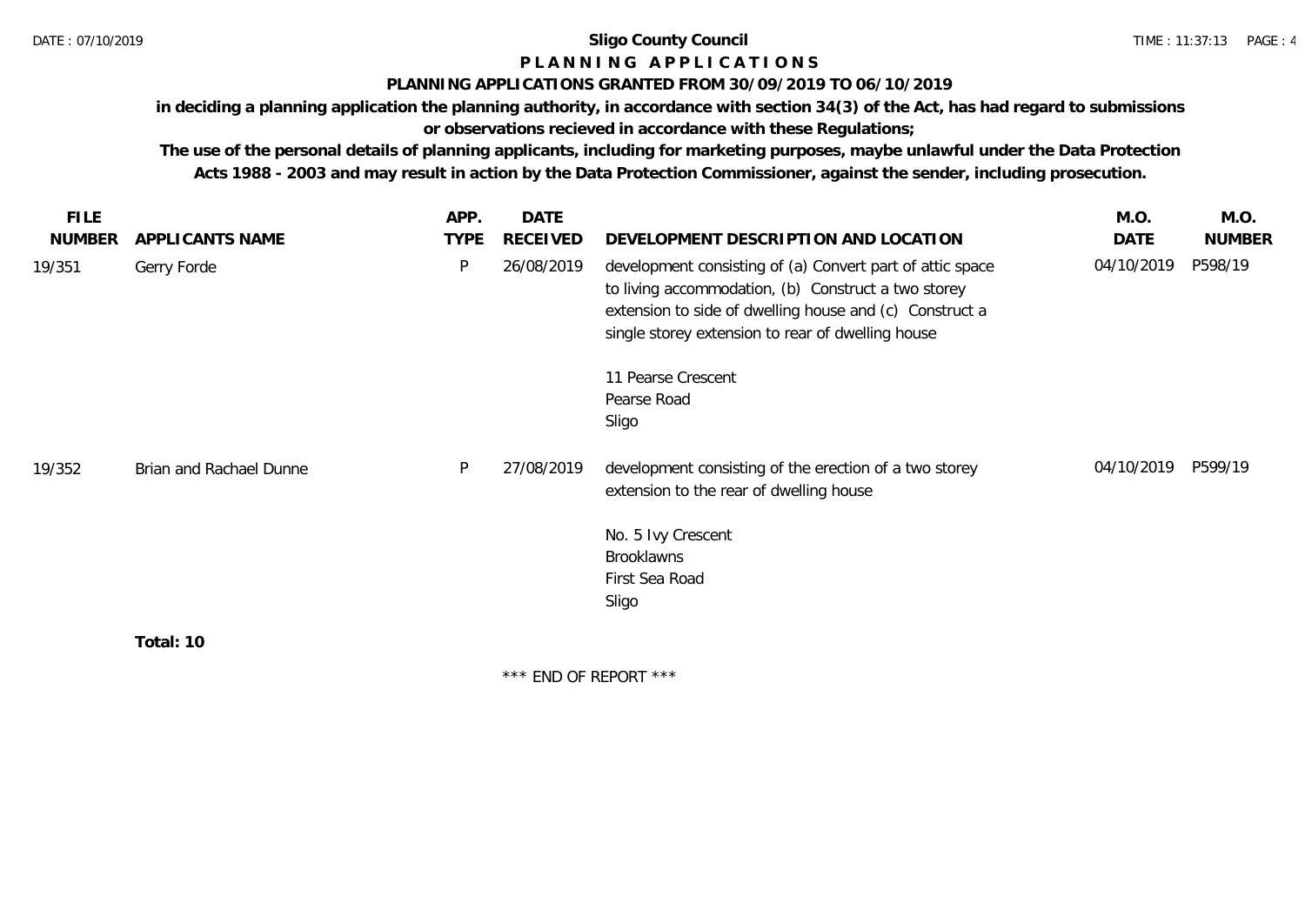# **P L A N N I N G A P P L I C A T I O N S**

#### **PLANNING APPLICATIONS REFUSED FROM 30/09/2019 TO 06/10/2019**

**in deciding a planning application the planning authority, in accordance with section 34(3) of the Act, has had regard to submissions or observations recieved in accordance with these Regulations;**

**The use of the personal details of planning applicants, including for marketing purposes, maybe unlawful under the Data Protection Acts 1988 - 2003 and may result in action by the Data Protection Commissioner, against the sender, including prosecution.**

| <b>FILE</b>   |                                                     | A DE        | $\sim$ $\sim$ $\sim$<br>DA I | <b>ENT DESCRIPTION AND</b><br>$\cap$ nn.<br>)E\/F<br>. JIEN L<br>பட | IVI.U       | IVI.U         |
|---------------|-----------------------------------------------------|-------------|------------------------------|---------------------------------------------------------------------|-------------|---------------|
| <b>NUMBER</b> | <b>ANTS NAME</b><br>A DDI<br>$\sqrt{2}$<br>CAN<br>u | <b>TVDL</b> | ◡⊢                           | <b>OCATION</b>                                                      | <b>DATF</b> | <b>NUMBER</b> |

/

**Total: 0**

\*\*\* END OF REPORT \*\*\*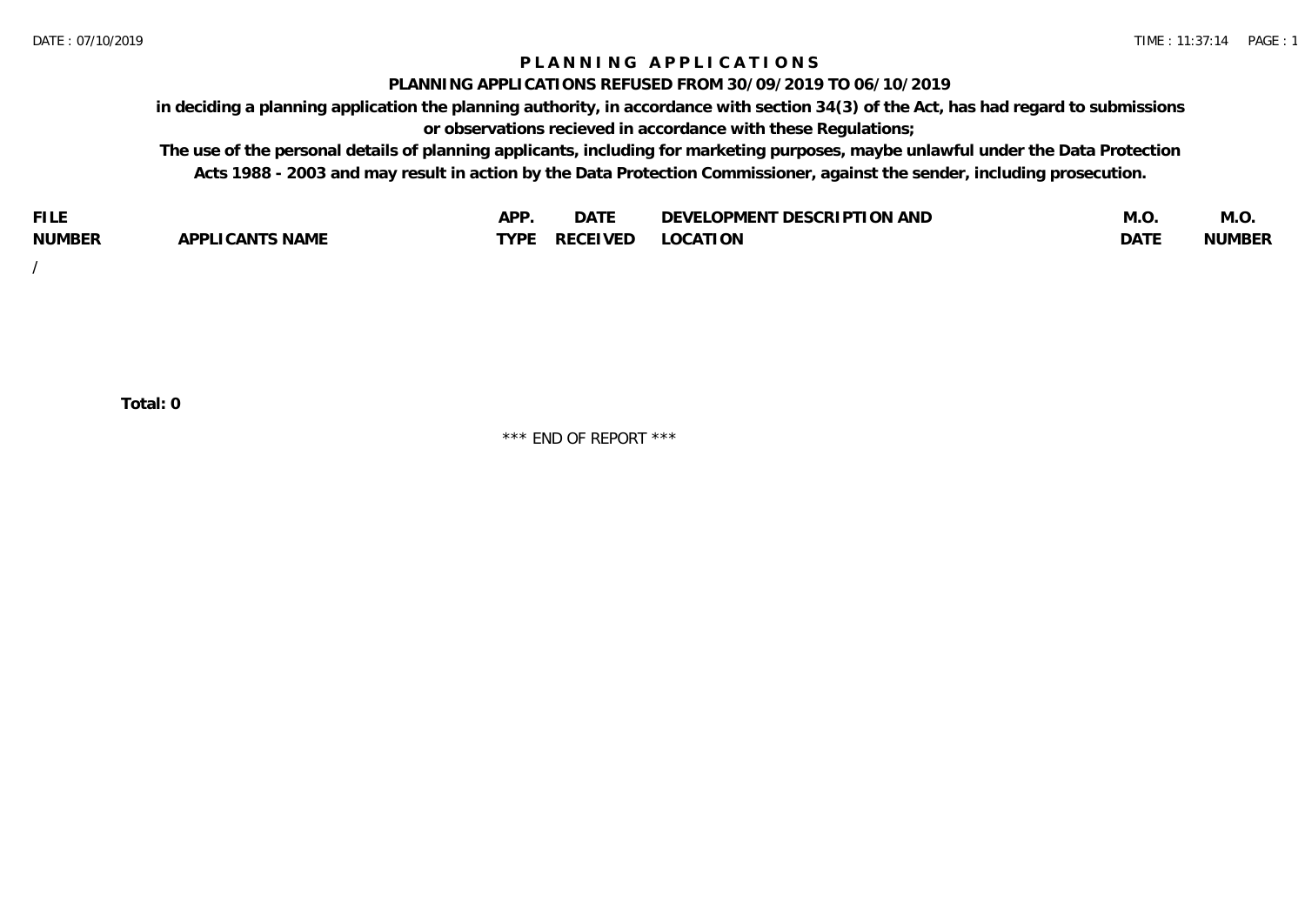# **A N B O R D P L E A N A L A APPEAL DECISIONS NOTIFIED FROM 30/09/2019 TO 06/10/2019**

| <b>FILE</b> | APPLICANTS NAME    | APP.           | <b>DECISON</b> | L.A. | DEVELOPMENT DESCRIPTION AND LOCATION | B.P.      |          |
|-------------|--------------------|----------------|----------------|------|--------------------------------------|-----------|----------|
|             | NUMBER AND ADDRESS | <b>TYPE</b>    | DATE           | DEC. |                                      | DEC. DATE | DECISION |
|             |                    |                |                |      |                                      |           |          |
|             |                    |                |                |      |                                      |           |          |
|             |                    |                |                |      |                                      |           |          |
|             |                    |                |                |      |                                      |           |          |
|             |                    |                |                |      |                                      |           |          |
|             |                    |                |                |      |                                      |           |          |
|             |                    |                |                |      |                                      |           |          |
|             | Total:             | $\overline{0}$ |                |      |                                      |           |          |

**\*\*\*\*\*\*\*\*\*\*\*\* END OF REPORT \*\*\*\*\*\*\*\*\*\*\*\***